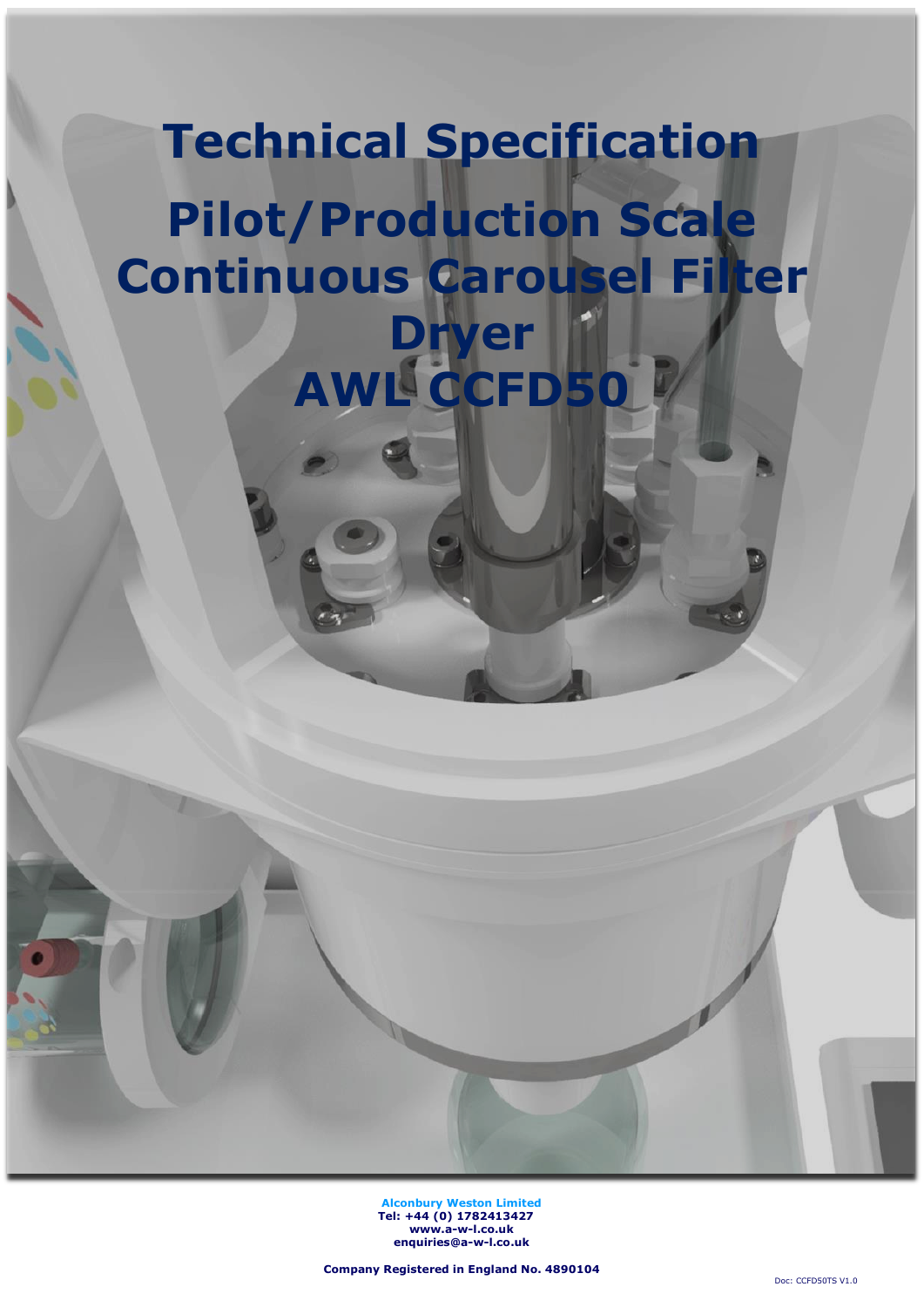

## **Overview:**

## **System:**

The AWL Continuous Carousel Filter Dryer "CCFD" has been designed to produce filtered, washed and dried products in a continuous manner. The core technology is based on wellestablished Nutsche filtration, processing thin cakes in a fully automated system. The carousel is a series of hollow cylinders moved around a central axis to fixed processing stations. The CCF is supplied complete with all valves, pumps and vessels to allow for fully continuous operation, the user merely needs to connect to their vacuum and compressed air supplies and drying gas supply if required.

The standard supply consists of a support structure with the following main components; slurry buffer tank, solvent wash tank (x2), wash solvent pumps (x2), Wash-in-Place "WIP" tank, WIP pump, combined carousel filter/dryer, filtrate receiver (x1), drying solvent/WIP Receiver, solids discharge chute terminated with a tri-clamp outlet flange, and a PLC / touch screen control system. The filter carousel consists of ten 50 mm diameter, 400 ml capacity filtration chambers. The carousel and filter base have been designed to be easily removed for thorough manual cleaning if required.

This system is designed for use in a safe area and is not suitable for an ATEX environment.

## **Carousel Filtration and Drying:**

The DN50 CCFD is a pilot/production scale continuously operating filter dryer. It is capable of automatic filtering, washing (with two different solvents), deliquoring, drying and discharge of filtered dry solids. Integrated wash-in-place (WIP) is included. Solid-liquid separation is by means of vacuum over a sintered multilayer filter plate. Industrial standard multilayer filter plate material is available in various micron ratings, from 2 to 40 microns. The system operates by applying vacuum to all filtration chambers simultaneously, deliquoring the cake in each port. Filtration and washing control are based on calibrated pump times and vacuum times. Drying is achieved through a heated nitrogen system.

## **Warm Nitrogen/Air Drying:**

The flow and temperature of the drying gas is controlled using the following:

- N<sup>2</sup> heated by AWL's electric heated transfer line technology
- Maximum jacket temperature  $100^{\circ}$ C
- PID loop control
- Inlet & outlet temperatures measured by K-Type thermocouples (displayed on HMI)

## **Functionality:**

The following functions are included in the supply:

- Auto transfer function from external reactor/crystalliser
- Auto wash solvent dosing systems (x2)
- Auto WIP dosing system
- Heated Nitrogen/Air drying with temperature control
- Filtrate receiver and WIP Receiver with auto-drain feature
- Adjustable filtration and wash parameters
- Auto data population, recall and presentation
- Auto WIP sequence
- End-of-Day automated cleaning routine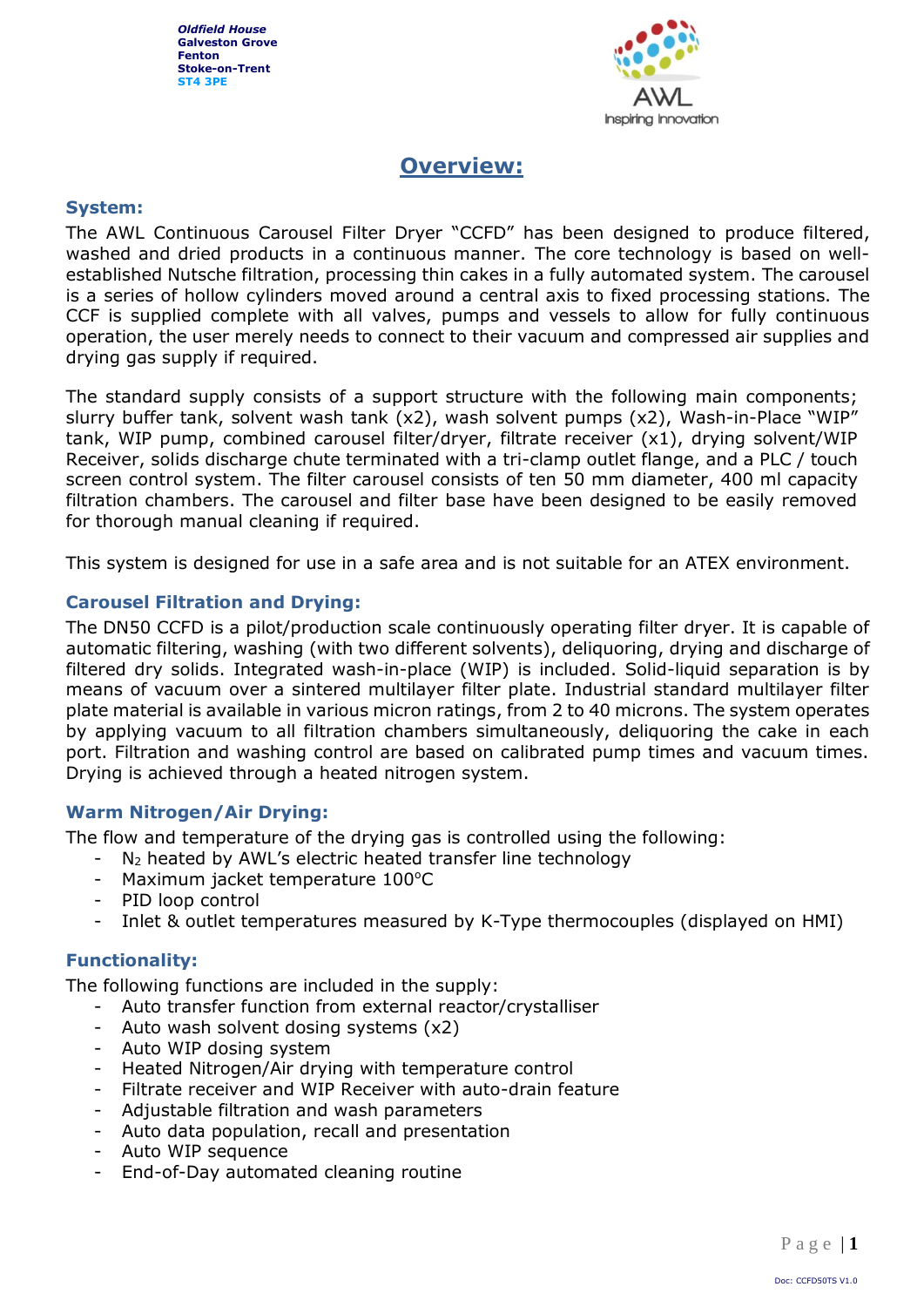

## **Process Sequence:**

First, the slurry is transferred from the jacketed, agitated buffer vessel into a charge vessel via vacuum transfer. The slurry volume is then dispensed into the first port of the carousel. The carousel rotation is controlled by a servo motor which indexes the carousel ports to fixed processing stations. The process sequence for each port position is as follows:

- Port Position 1: Solid-liquid separation
- Port Position 2: 1<sup>st</sup> Wash with either Solvent 1 or Solvent 2
- Port Position 3: 2<sup>nd</sup> Wash with either Solvent 1 or Solvent 2
- Port Position 4: 3<sup>rd</sup> Wash (optional) with either Solvent 1 or Solvent 2, and deliquor
- Port Position 5-9: Drving via heated nitrogen or air
- Port Position 10: Cake Discharge

Wash Solvent 1: Removes Impurities Wash Solvent 2: Solvent exchange to reduce drying time or agglomeration

## **Modes of Operation:**

- Production Mode: Maximum throughput operation including automatic solid-liquid separation, dosing of wash solvents and drying
- Manual Mode: All valves, pumps and operations can be controlled manually via the touch screen control panel
- End-of-Day WIP: The filter internals can be cleaned by an automated wash-in-place sequence which sprays the carousel filter using the WIP pump system. The filter system is flooded and drained to remove residual material.

## **Interfacing with upstream processing:**

The filtration system is designed to accept slurry from a batch or continuous source. It can operate as a stand-alone unit or interface directly with a reactor or crystalliser.

## **Process Vessels:**

6 process vessels are provided with the system.

- 2 Litre capacity jacketed, agitated slurry buffer vessel
- 450 ml capacity jacketed slurry dosing vessel
- 2 Litre capacity Wash Vessels (x2) complete with peristaltic pump
- 2 Litre capacity WIP Vessel complete with peristaltic pump
- 3.5 Litre capacity Filtrate Receiver vessel
- 3.5 Litre capacity WIP Receiver vessel

Vessels are manufactured from borosilicate 3.3 glass.

The 3.5 L capacity receiver vessels act as a buffer for the filtrate and wash waste from the system. The auto drain sequence is managed by the onboard control system. It is the end user's responsibility to connect the receiver outlets to the appropriate waste/collection stream.

## **PLC / Control System:**

The control system consists of a pre-programmed PLC system, 9" touch screen, safety circuits and power isolator. Controls are enclosed within the framework of the Carousel Filter Dryer and the HMI touch screen is housed in a separate Local Operating Panel. DCS remote access / control is available.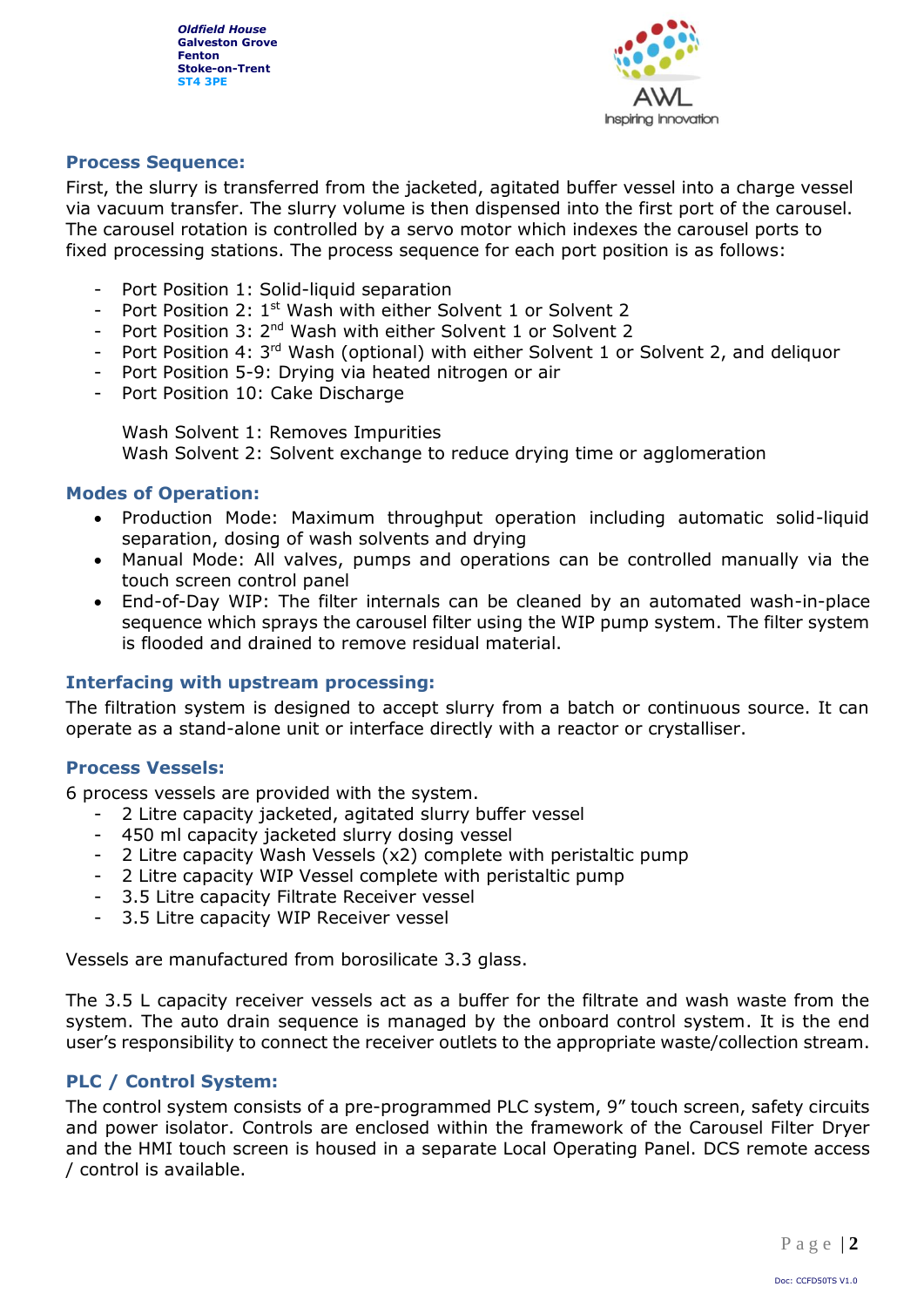

## **Support Structure:**

The CCFD and ancillary process vessels are mounted on a self-supporting 304 stainless steel mobile framework and mounted on four castors. Utility connections (compressed air, vacuum, nitrogen(optional), electrical supply) are provided on the side of the structure.

## **Overall Dimensions / Weight:**

Approximate Weight: 750 kg (complete system) Dimensions: 1600mm Wide x 1400mm Deep x 2400 mm High The above dimensions are the footprint of the filter unit.

Minimum of 1700 mm x 1500 mm advised to allow for connection of services.

## **General arrangement of the CCFD50**



(Blue solids collection vessel is for information only)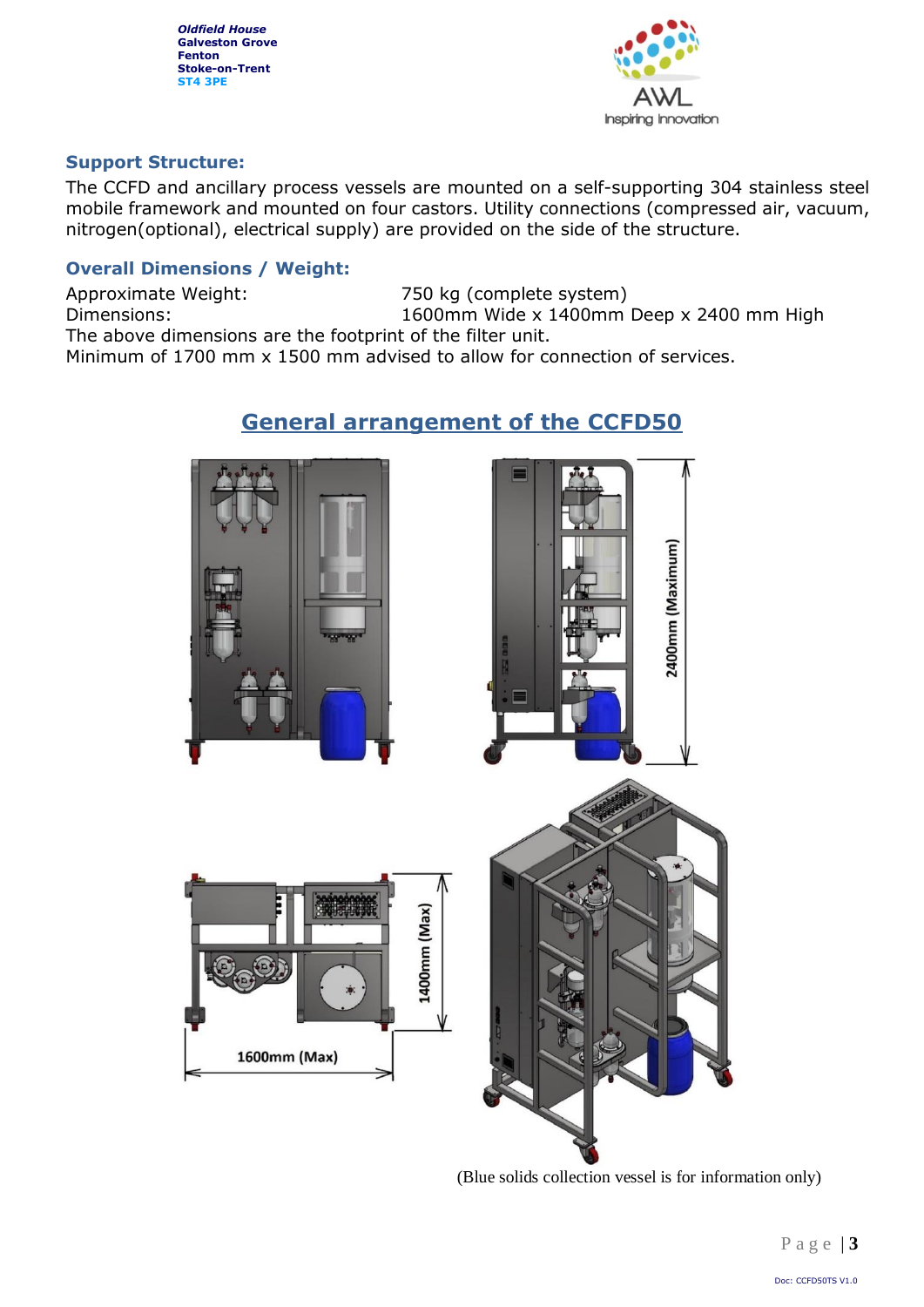

# **System Configuration**



**Typical configuration of a CCFD50**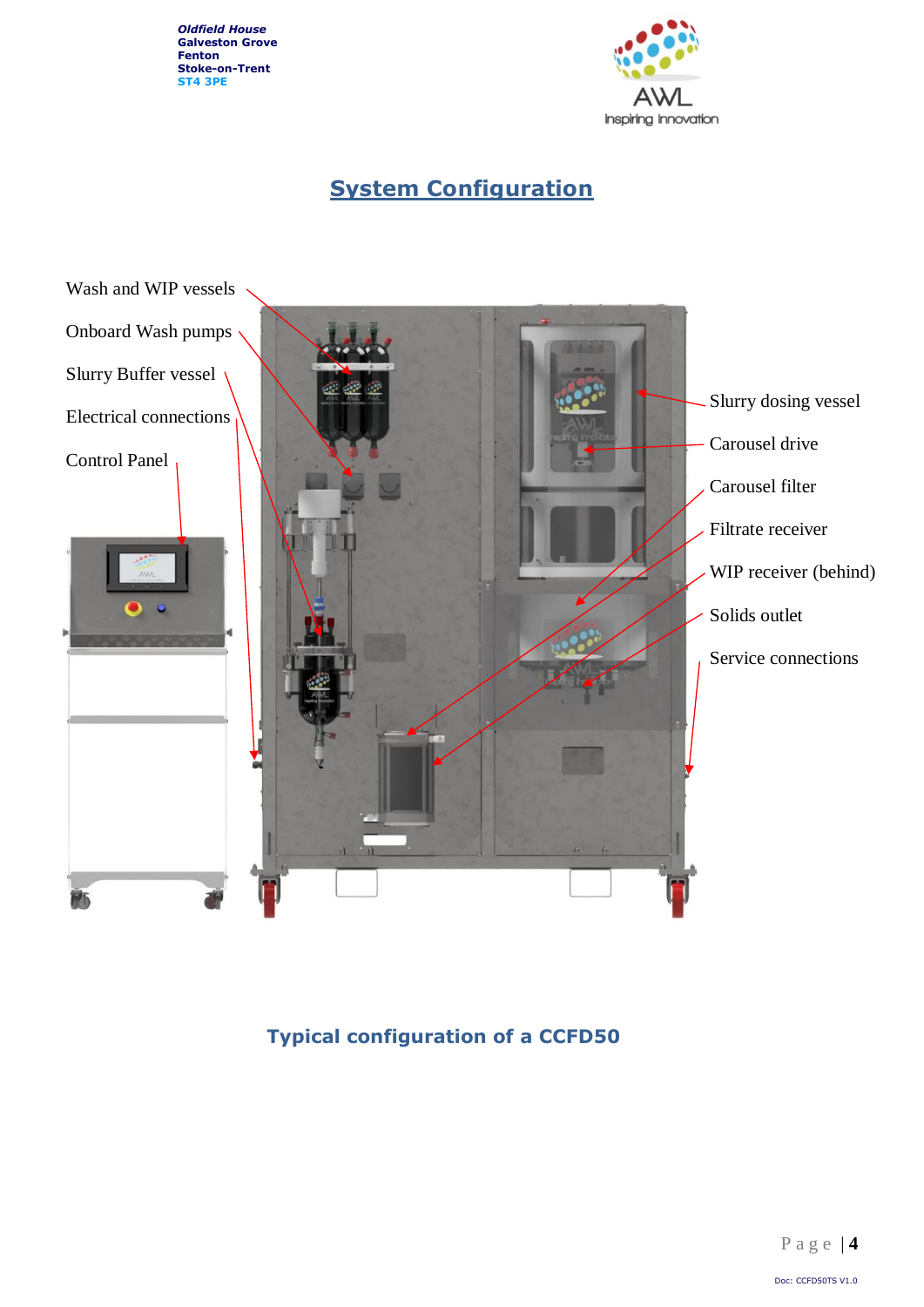![](_page_5_Picture_1.jpeg)

## **Process Section - Operating Parameters & Design Criteria:**

## **Filter:**

Temperature Range: 0°C to +100°C

Design Principle: Sound Engineering Practice Design Pressure:  $-1.0$  Bar G to +50 mBar G Material of Construction: Wetted parts - 316L, PTFE, Polypropylene, PEEK, FEP Filter plates (standard) Sintered Mesh 20 micron, 5 layer, 316L (other filter plates available on request)

## **Process Vessels:**

Temperature Range: 0°C to +100°C Material of Construction: Borosilicate 3.3 Glass

## **Process Valves and Pipe work:**

Pipe work: FEP, PTFE

## **Typical flow rates:**

## **Service Requirements:**

Design Principle: Sound Engineering Practice Design Pressure:  $-1.0$  Bar G to +50 mBar G

Process Valves: Wetted parts: PTFE / PEEK, FFKM, 316L Fittings: The PFA, PTFE, Polypropylene, 316 L

Typical Slurry flow rate From 15 l/hr to 30 l/hr slurry (Chemistry dependent) Typical Solids throughput From 3 to 6 kg/hr dried solids (Chemistry dependent) (Based on 20% Solid Loading)

Electrical Specifications: 1 phase, N and Bonded Earth, 230 Volts, 50 Hz, 16 Amps (local geographical variations to be discussed)

Compressed Air specifications: 4-6 bar compressed air @ 10 l/min

Vacuum Specifications: 2 independent vacuum supplies capable of >900 mbar vacuum. One with >400 L/min flow rate, one with >20 L/min flow rate and both with condenser or solvent compatible pump.

Nitrogen Specifications: 400 L/min in production mode (depending on drying and filterability of processed material)

All Utility connections are provided on the side of the structure.

*NOTES: - All pressures in this document are stated as bar gauge*

- *- Flow rates are chemistry dependent*
- *- Carousel is not actively cooled; filtration, washing, de-liquoring take place at ambient temperatures*
- *- Alternative wetted parts can be made available to suit user chemistry*